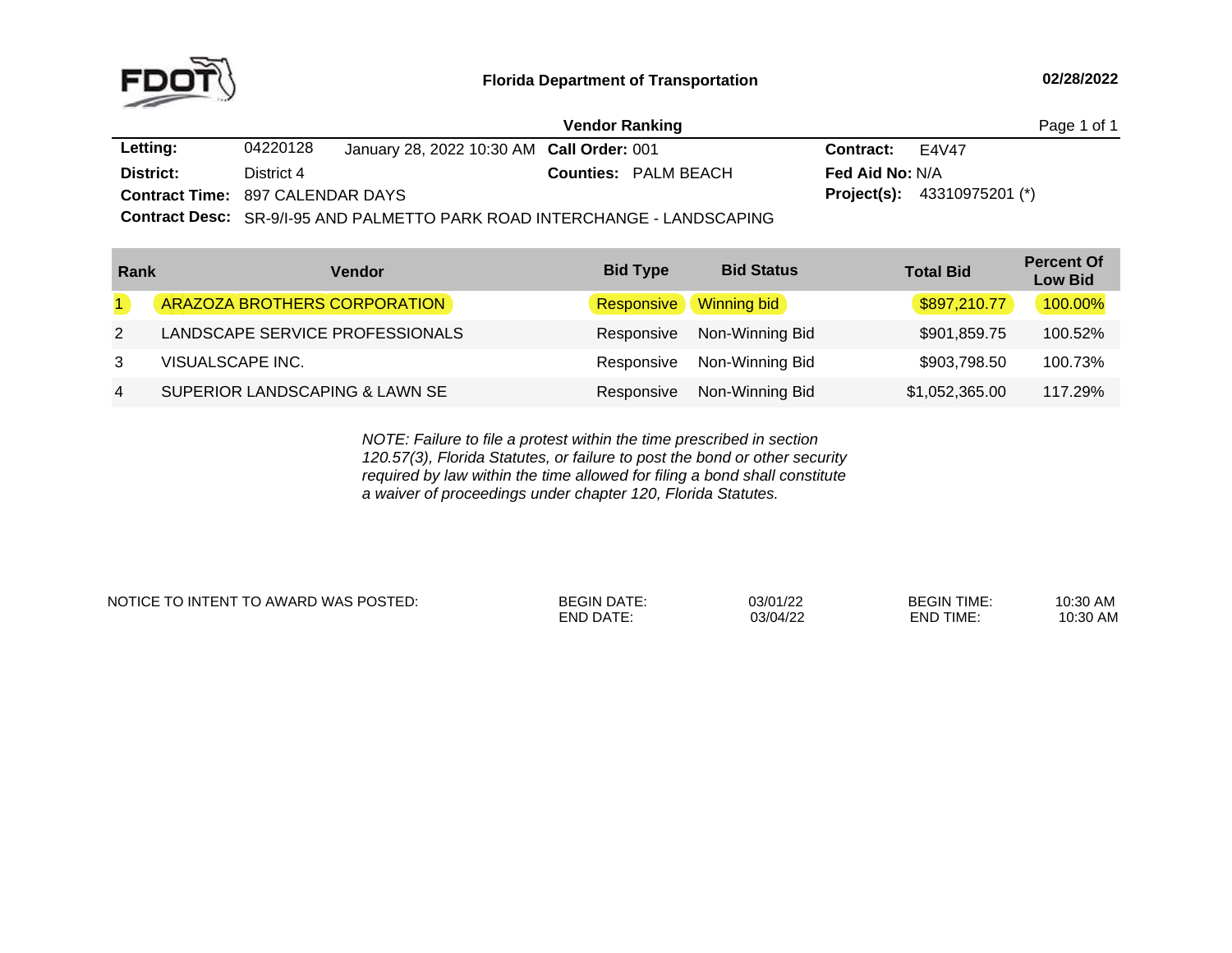

## **Tabulation**

Page 1 of 3

| <b>Letting:</b>                         | 04220128   | January 28, 2022 | Call Order: 001 |                             | <b>Contract:</b> $E4V47$ |                                      |
|-----------------------------------------|------------|------------------|-----------------|-----------------------------|--------------------------|--------------------------------------|
| District:                               | District 4 |                  |                 | <b>Counties:</b> PALM BEACH | <b>Fed Aid No: N/A</b>   |                                      |
| <b>Contract Time: 897 CALENDAR DAYS</b> |            |                  |                 |                             |                          | <b>Project(s):</b> $43310975201$ (*) |

## SR-9/I-95 AND PALMETTO PARK ROAD INTERCHANGE - LANDSCAPING **Contract Descr:**

The work under this Contract consist of the installation and establishment of landscape improvements at the SR/I-95 and Palmetto Park Road interchange.

•LUMP SUM CONTRACT: Award and bond based on bid amount. This is <sup>a</sup> Lump Sum Contract.

•PERFORMANCE BOND: <sup>A</sup> Contract / Performance bond is required for this project.

• REQUIRED SUBMITTAL WITH BID: Experience in Landscaping. Work experience form 850-070-09 must be submitted with the bid.

•GENERAL LIABILITY: The limits of coverage shall not be less than \$1,000,000 for each occurrence and not less than <sup>a</sup> \$5,000,000 annual general aggregate, inclusive of amounts provided by an umbrella or excess policy. The limits of coverage described herein shall apply fully to the work or operations performed under the Contract, and may not be shared with or diminished by claims unrelated to the contract. The policy/ies and coverage described herein may be subject to <sup>a</sup> deductible. Pay all deductibles as required by the policy. No policy/ies or coverage described herein may contain or be subject to <sup>a</sup> Retention or <sup>a</sup> Self-Insured Retention.

|      | Line No / Item ID<br><b>Item Description</b>          | <b>Alternate</b> | Quantity<br><b>Units</b> | (1) ARAZOZA BROTHERS<br><b>CORPORATION</b> |                   | (2) LANDSCAPE SERVICE<br><b>PROFESSIONALS</b> |                   |                   | (3) VISUALSCAPE INC. |
|------|-------------------------------------------------------|------------------|--------------------------|--------------------------------------------|-------------------|-----------------------------------------------|-------------------|-------------------|----------------------|
|      | () indicates item is bid as Lump Sum                  |                  |                          | <b>Unit Price</b>                          | <b>Ext Amount</b> | <b>Unit Price</b>                             | <b>Ext Amount</b> | <b>Unit Price</b> | <b>Ext Amount</b>    |
|      | <b>SECTION:</b>                                       | 0001             | Landscape / Peripheral   |                                            |                   |                                               |                   |                   |                      |
| 0005 | 0999 2                                                |                  | (1.000)                  | 897.210.77000                              | 897.210.77        | 901.859.75000                                 | 901.859.75        | 903.798.50000     | 903,798.50           |
|      | LUMP SUM CONTRACT, ALTERNATIVE<br>BIDDING 43310975201 |                  | LS                       |                                            |                   |                                               |                   |                   |                      |
|      | 0001 Landscape / Peripheral Section Totals:           |                  |                          |                                            | \$897,210.77      |                                               | \$901,859.75      |                   | \$903,798.50         |
|      |                                                       |                  |                          |                                            |                   |                                               |                   |                   |                      |
|      |                                                       |                  |                          |                                            |                   |                                               |                   |                   |                      |

**Contract Grand**

**Totals: \$897,210.77 \$901,859.75 903,798.50**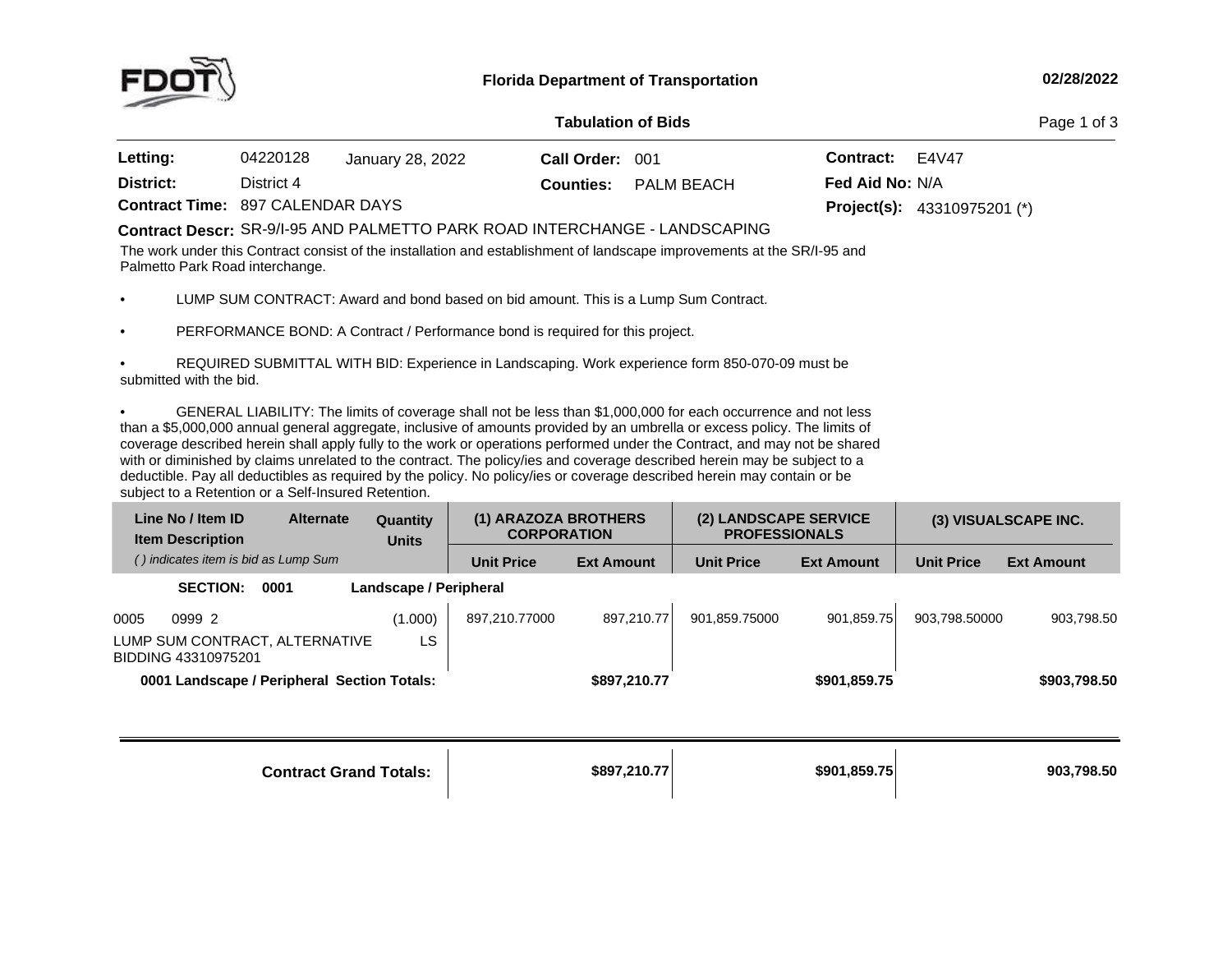

## **Tabulation**

Page 2 of 3

| Letting: |                                              | 04220128                                    | January 28, 2022         |                   | Call Order: 001                                  |                   | Contract:         | E4V47             |                   |
|----------|----------------------------------------------|---------------------------------------------|--------------------------|-------------------|--------------------------------------------------|-------------------|-------------------|-------------------|-------------------|
|          | Line No / Item ID<br><b>Item Description</b> | <b>Alternate</b>                            | Quantity<br><b>Units</b> |                   | (4) SUPERIOR LANDSCAPING<br><b>&amp; LAWN SE</b> |                   |                   |                   |                   |
|          |                                              | () indicates item is bid as Lump Sum        |                          | <b>Unit Price</b> | <b>Ext Amount</b>                                | <b>Unit Price</b> | <b>Ext Amount</b> | <b>Unit Price</b> | <b>Ext Amount</b> |
|          | <b>SECTION:</b>                              | 0001                                        | Landscape / Peripheral   |                   |                                                  |                   |                   |                   |                   |
| 0005     | 0999 2                                       |                                             | (1.000)                  | 1,052,365.00000   | 1,052,365.00                                     |                   |                   |                   |                   |
|          | BIDDING 43310975201                          | LUMP SUM CONTRACT, ALTERNATIVE              | LS                       |                   |                                                  |                   |                   |                   |                   |
|          |                                              | 0001 Landscape / Peripheral Section Totals: |                          |                   | \$1,052,365.00                                   |                   |                   |                   |                   |
|          |                                              |                                             |                          |                   |                                                  |                   |                   |                   |                   |
|          |                                              |                                             |                          |                   |                                                  |                   |                   |                   |                   |

**Contract Grand Totals: \$1,052,365.00**